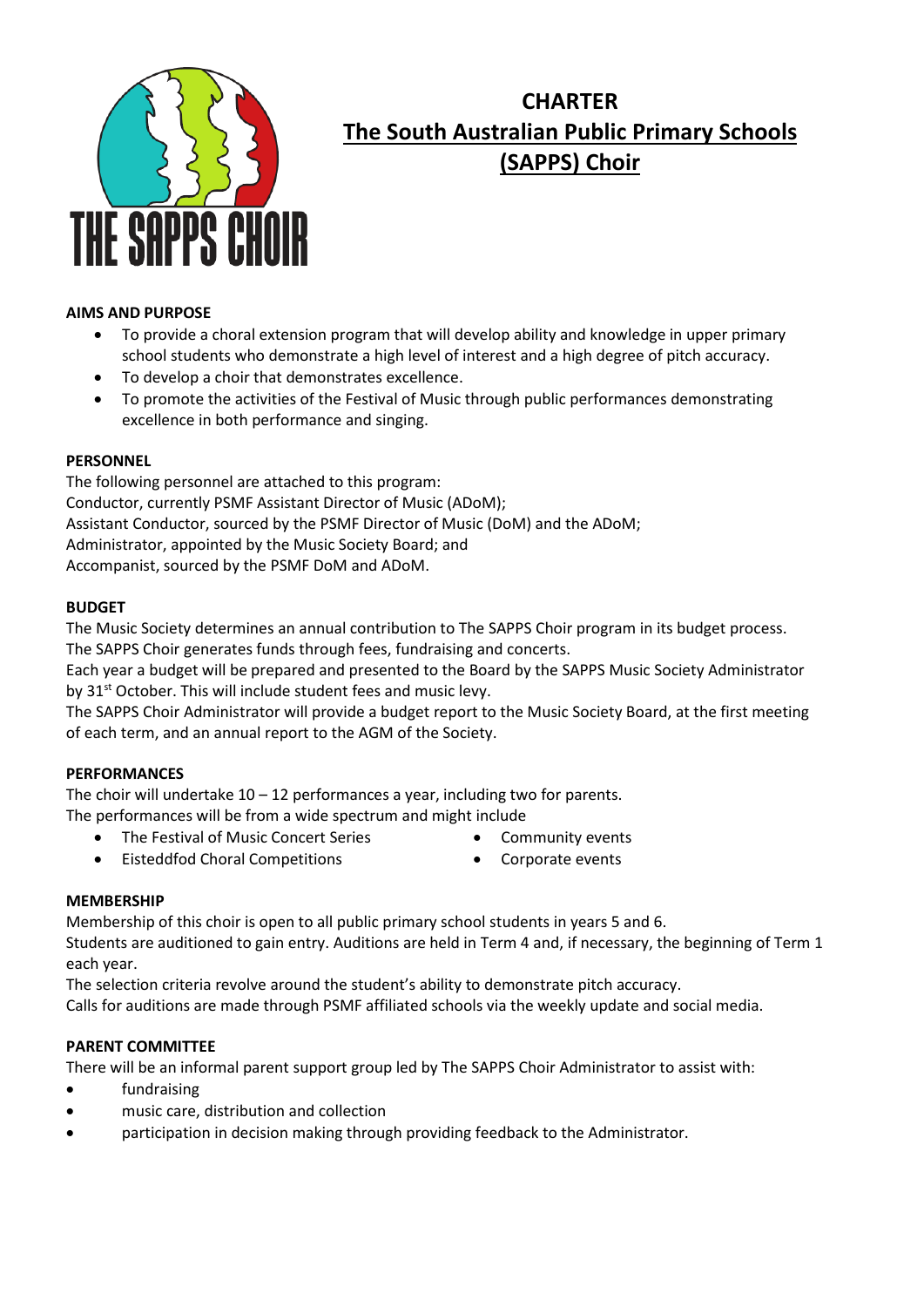## **ACCOUNTABILITY**



## **REPERTOIRE**

The repertoire should be challenging and include a wide range of genre and styles. The repertoire is decided by the PSMF Director of Music and The SAPPS Choir Conductors and Accompanist.

#### **PLANNING**

The PSMF Director of Music and The SAPPS Choir Conductors and Accompanist meet to determine the plan for each term, which is submitted by week 3 of each term. This plan will consider emerging performances and allow flexibility to accommodate unforeseen events.

## **COMMUNICATION**

In addition to The SAPPS Choir planning meetings, extra meetings may be called by any member of the team. The Conductors and the Accompanist should communicate on a weekly basis.

## **STUDENT EXPECTATIONS**

Students are expected to:

- attend all rehearsals or notify The SAPPS Choir Administrator of any absences;
- attend all performances and notify The SAPPS Choir Administrator of inability to attend;
- adhere to the Primary Schools Music Festival Behavior Management Policy expectations; and
- adhere to the dress code which is determined by The SAPPS Choir team.